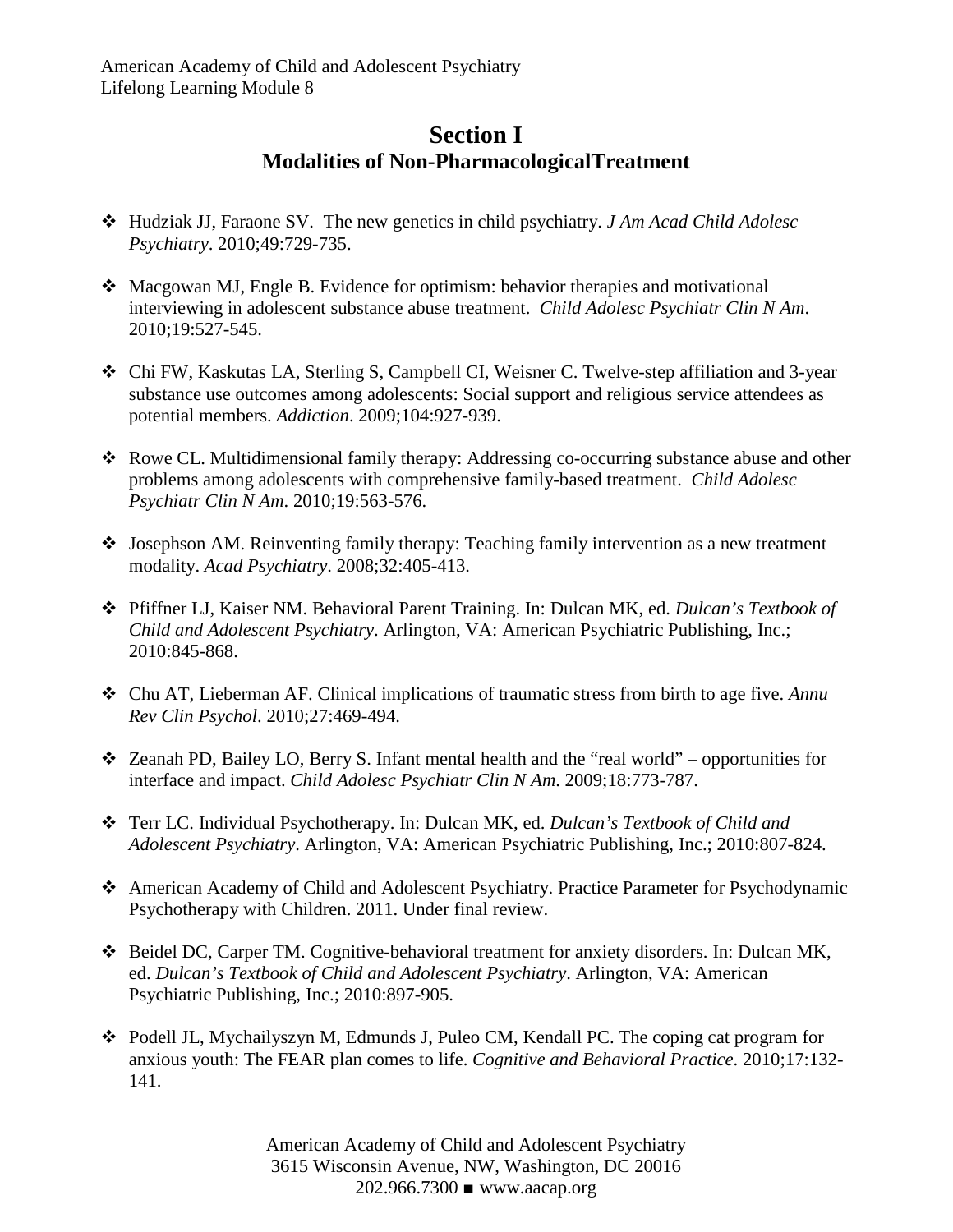American Academy of Child and Adolescent Psychiatry Lifelong Learning Module 8

- Reinecke MA, Jacobs RH. Cognitive-behavioral therapy for depression. In: Dulcan MK, ed. *Dulcan's Textbook of Child and Adolescent Psychiatry*. Arlington, VA: American Psychiatric Publishing, Inc.; 2010:907-914.
- American Academy of Child and Adolescent Psychiatry. Practice parameter for the assessment and treatment of children and adolescents with posttraumatic stress disorder. *J Am Acad Child Adolesc Psychiatry*. 2010;49:414-430.
- Quinn A, Shera W. Evidence-based practice in group work with incarcerated youth. *Int J Law Psychiatry*. 2009;32:288-293.
- Granpeesheh D, Tarbox J, Dixon DR. Applied behavior analytic interventions for children with autism: A description and review of treatment research. *Ann Clin Psychiatry*. 2009;21:162-173.
- Bellonci C. Physician leadership in residential treatment for children and adolescents. *Child Adolesc Psychiatr Clin N Am*. 2010;19:21-30.
- Miller AL, Smith HL, Klein D, Germán M. Engaging suicidal youth in outpatient treatment: Theoretical and empirical underpinnings. *Arch Suicide Res*. 2010;14:111-119.
- Winters NC, Metz WP. The wraparound approach in systems of care. *Pyschiatr Clin North Am*. 2009;32:132-151.
- Connor DF. Electroconvulsive therapy, transcranial magnetic stimulation, and deep brain stimulation. In: Dulcan MK, ed. *Dulcan's Textbook of Child and Adolescent Psychiatry*. Arlington, VA: American Psychiatric Publishing, Inc.; 2010:795-804.
- Martin A, Krieg H, Esposito F, Stubbe D, Cardona L. Reduction of restraint and seclusion through collaborative problem solving: A five-year prospective inpatient study. *Psychiatr Serv*. 2008;59:1406-1412.
- Calear AL, Christensen H. Review of internet-based prevention and treatment programs for anxiety and depression in children and adolescents. *Med J Aust*. 2010;192:S12-14.
- Paing WW, Weller RA, Welsh B, Foster T, Birnkrant JM, Weller EB. Telemedicine in children and adolescents. *Curr Psychiatry Rep*. 2009;11:114-119.